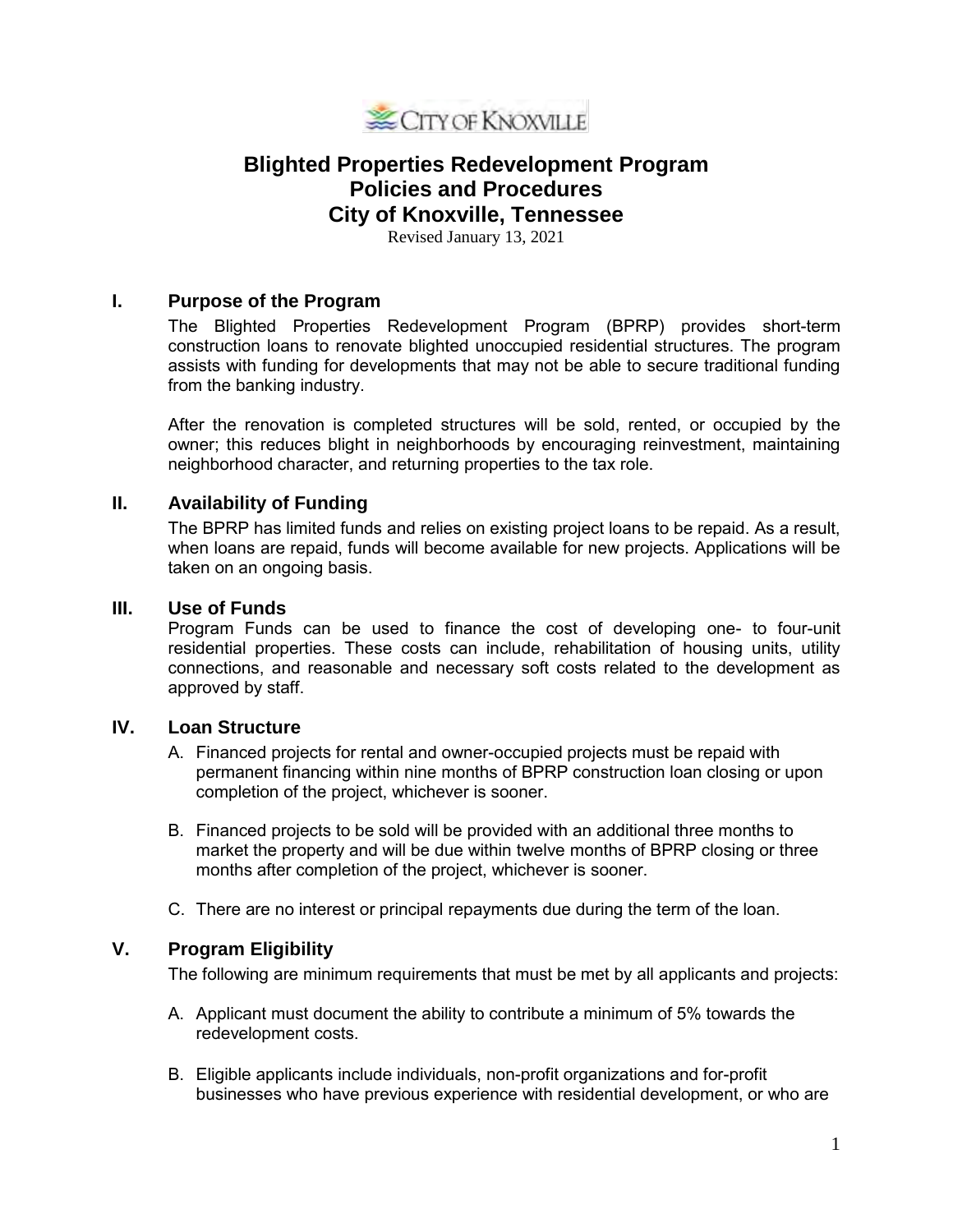partners with other individuals or groups who have these qualifications. A credit report will be reviewed for financial capacity and history.

- C. Applicants must be to demonstrate their financial capacity to complete the proposed project.
- D. Proposals must meet current applicable code and zoning requirements.
- E. All rehabilitation projects must meet the requirements of and be certified under the *Energy Star for New Homes* program [\(https://www.energystar.gov/newhomes\)](https://www.energystar.gov/newhomes).
- F. All development not covered under an existing historic or other design standard must be consistent with the *Heart of Knoxville Infill Housing Guidelines* [\(https://knoxmpc.org/zoning/regulations#guidelines\)](https://knoxmpc.org/zoning/regulations%23guidelines)

#### **VI. Property Eligibility**

- A. The structure must be located in the City of Knoxville, and
- B. The structure must be unoccupied, and
- C. The applicant must have legal control of the property; i.e. either own the property or have a contract/option to purchase the property, and
- D. The structure must be:
	- 1. Listed on the City of Knoxville's Homemakers Program ([https://www.knoxvilletn.gov/UserFiles/Servers/Server\\_109478/File/CommunityD](https://www.knoxvilletn.gov/UserFiles/Servers/Server_109478/File/CommunityDevelopment/Homemaker/hm_lots.pdf) [evelopment/Homemaker/hm\\_lots.pdf\)](https://www.knoxvilletn.gov/UserFiles/Servers/Server_109478/File/CommunityDevelopment/Homemaker/hm_lots.pdf), or
	- 2. On Knox Heritage's annual Fragile and Fading List [\(http://knoxheritage.org/\),](http://knoxheritage.org/),) or
	- 3. Determined or Certified as "Blighted" by the Better Building Board, or
	- 4. Placard as "unfit for human habitation" by City Neighborhood Codes Enforcement. This can be verified by contacting Neighborhood Codes Enforcement at 865-215-2119

#### **VII. Program Priorities**

The BPRP encourages applications that address the following program priorities:

- A. Projects located in a Historic District, Redevelopment Area [\(https://www.kcdc.org/redevelopment/\)](https://www.kcdc.org/redevelopment/), or a pre-1950's neighborhood.
- B. Project that utilize a minority or woman owned contractor or subcontractors.
- C. Projects that will meet visitability standards including: one zero-step entrance in the front, back or basement; doors and hallways that provide at least 32" clearance on the zero-step level; and at least a half bathroom, that is use-able by a person in a wheelchair or scooter.